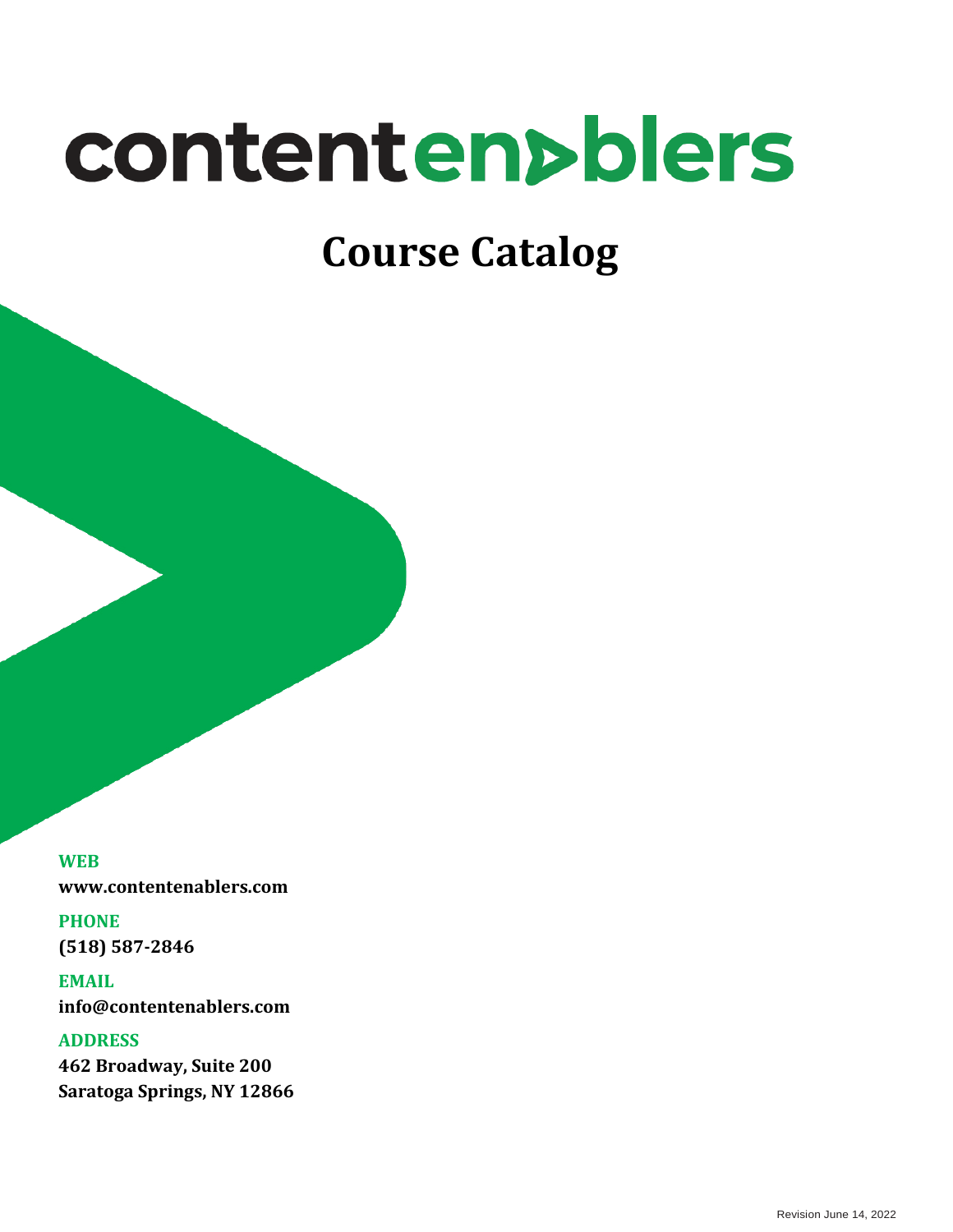For more than two decades, Content Enablers has been the recognized global leader in web-based international trade compliance training for Fortune 500 firms primarily in the Defense, Aerospace, Technology, and Medical/Biotech/Pharma arenas. CE training provides complex regulatory content in a clear, scenario-based model on the trade regulations of the U.S. and more than 25 other countries. All training includes regulation updates for a full year, so you can stay confident in the crucial area of trade compliance.

## **Export, Import, and Sanctions Compliance Training Tailored to Your Learners**

When it comes to trade compliance training, one size absolutely does not fit all. CE's expansive training library is differentiated for your organization and learners by:

#### **Jurisdiction**

Content Enablers offers training on U.S. trade compliance laws and regulations, including the ITAR, the EAR, import regulations, and sanctions administered by OFAC, as well as the import, export, and sanctions regulations of more than 25 additional jurisdictions.

## **Employee Job Function**

Incorporating function-specific training into a compliance program reduces penalty risk, increases employee retention, and establishes a stronger compliance culture. Content Enablers designed its compliance training with this function-specific focus in mind, with training for:

**Trade Compliance Practitioners** – Trade Compliance Managers, Empowered Officials, or any other employees responsible for establishing, implementing, or managing trade compliance programs within their organization

**Key Role Professionals** – Individuals that work outside the compliance department but who are still responsible for routine compliance tasks as part of their job, such as staff in Human Resources, Engineering, Research, IT, Marketing, and many other functions

#### **Industry**

Differentiated training has been developed for these major industry sectors, incorporating products, services, and scenarios specific to their learners:

- Aerospace and Defense
- Medical, Biotech, and Pharmaceutical
- Technology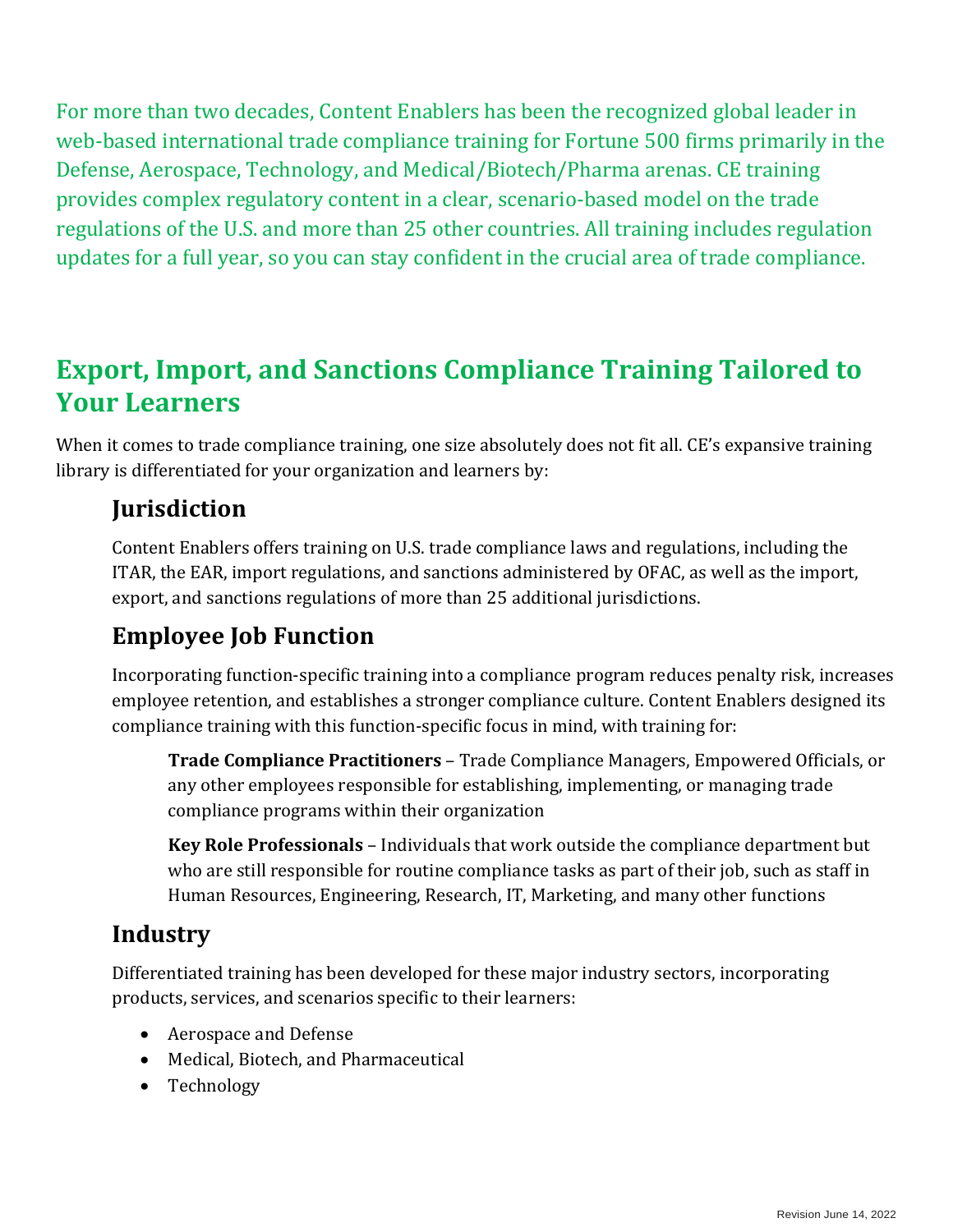# **The CE Model**

# **Customization, Seamless Delivery, and Certification**

- On-demand individual training or company-wide personalized learning plans on our LMS or yours
- Embed your company's messaging, resources, videos, and legacy training.
- Assess your learners' progress with a wide variety of knowledge checks and quizzes.
- Certification from the *Schar School of Policy and Government* at George Mason University in the U.S. on select courses
- Certification and Continuing Professional Development (CPD) points from the *Institute of Export and International Trade* (IOE&IT) in the UK on select courses





## **Content Enablers Training Content is organized by:**

- **The Export Collection**
	- **The Import and Customs Collection**
	- **The Sanctions, Security, and Anti-Corruption Collection**
	- **The Role- and Industry-Specific Training Collection**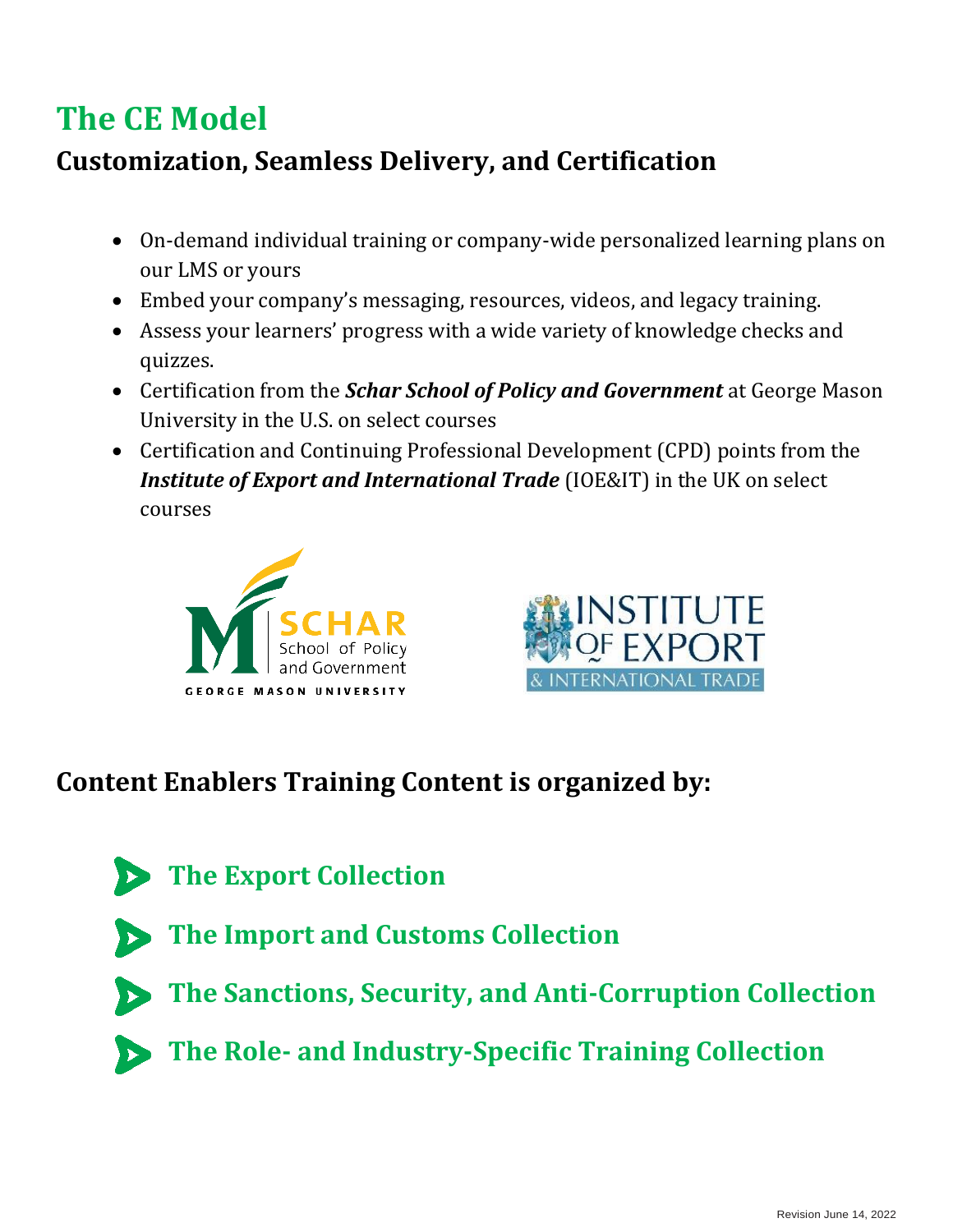# **The Export Collection**

CE offers on-demand courses at both the awareness and export practitioner level covering the export controls of the United States — the Export Administration Regulations (EAR) and the International Traffic in Arms Regulations (ITAR) — as well as EU, UK, and other country-specific export controls.

Trade Compliance Overview awareness courses are differentiated by employee role and major industry sector.

CE's U.S. Export Compliance Certification Series for Practitioners is offered for both U.S. and non-U.S. organizations.



## **General Trade Compliance Overviews (Global and U.S.)**

- **Trade Compliance** (Global 13-Minute Awareness) (Course ID #17)
- **Trade Compliance Overview: Global** (Multiple Language Options) (Course ID #21)
- **Trade Compliance Overview: U.S. Dual-Use Controls** (Course ID #26)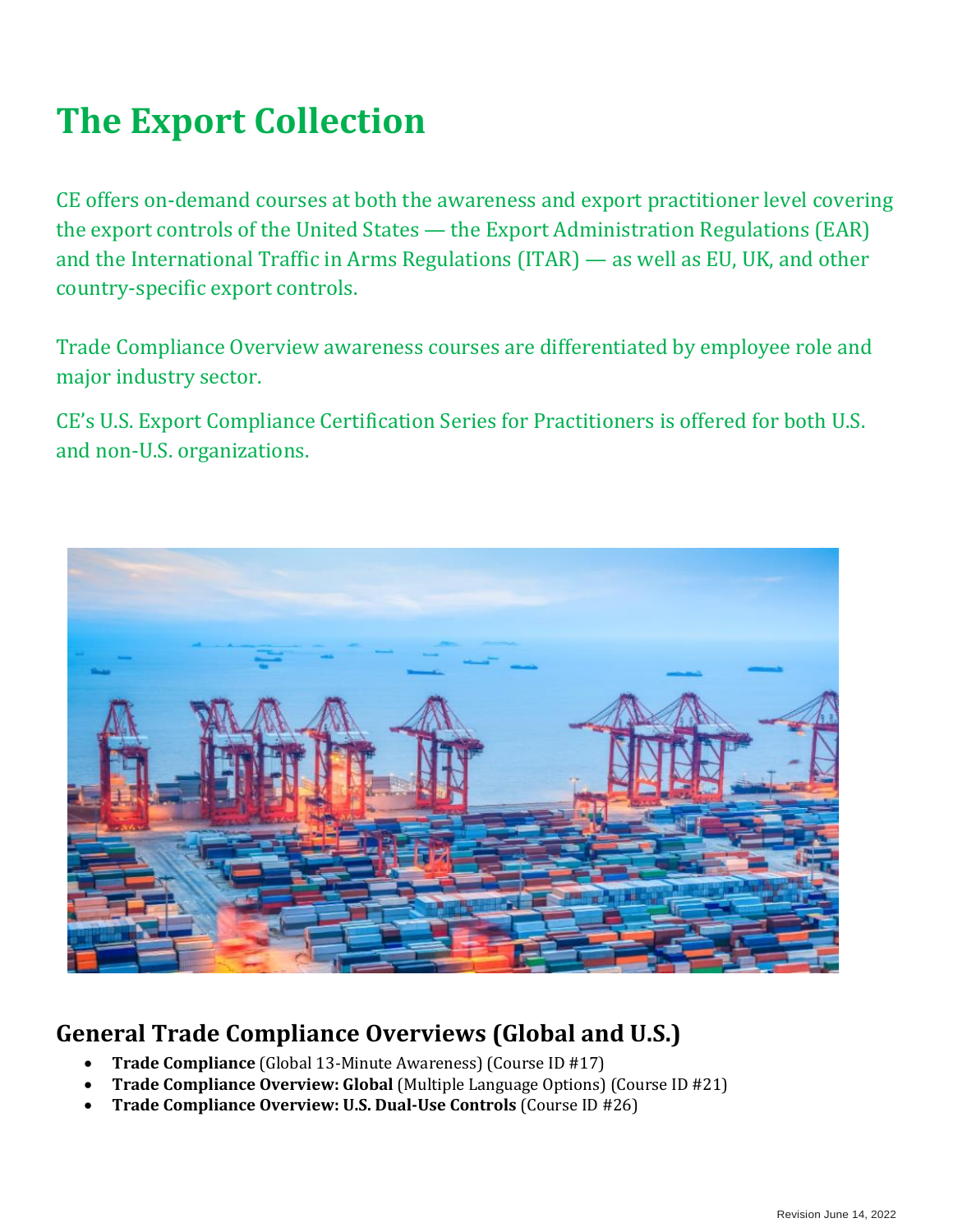### **Non-U.S. Trade Compliance Overviews**

- **Trade Compliance Overview: Canada** (Course ID #18)
- **Trade Compliance Overview: France** (Course ID #19)
- **Trade Compliance Overview: Germany** (Course ID #20)
- **Trade Compliance Overview: Hong Kong SAR** (Course ID #22)
- **Trade Compliance Overview: Mexico** (Course ID #23)
- **Trade Compliance Overview: PRC** (Course ID #24)
- **Trade Compliance Overview: Switzerland** (Course ID #25)
- **Trade Compliance Overview: UK Dual-Use Controls** (Course ID #27)
- **Trade Compliance Overview: Uruguay** (Course ID #28)

#### **Topical Export Controls Courses**

- **Authorization Management** (U.S.) (Course ID #1)
- **Authorization Management: EAR Focus** (U.S.) Course ID #1.5)
- **Authorizations** (U.S.) (Course ID #2)
- **Authorizations: EAR Focus** (U.S.) Course ID #2.5)
- **Export Clearance** (U.S.) (Course ID #6)
- **Export Clearance: EAR Focus** (U.S.) (Course ID #6.5)
- **Export-Controlled Technical Data and Technology Management** (Course ID #7)
- **Foundations of U.S. Export Compliance** (Course ID #8)
- **International Travel** (Course ID #11)
- **Jurisdiction and Classification** (U.S.) (Course ID #12)
- **Regulated Activities** (U.S.) (Course ID #13)
- **Screening** (Course ID #14)
- **Technology Control Plans** (Course ID #15)
- **Technology Control Plans: International** (Course ID #16)
- **Trade Compliance Programs** (U.S.) (Course ID #24)
- **U.S. Export Controls: International** (Course ID #41)
- **U.S. Export Documents** (Course ID #42)
- **U.S. Export Documents and Incoterms 2020** (Course ID #43)
- **U.S. Foreign Trade Regulations** (Course ID #44)
- **U.S. Military and Military-Intelligence End-Use and End-User Controls Overview** (Course ID #44.5)
- **U.S. Recordkeeping Requirements** (Course ID #45)

#### **U.S. Export Compliance Certification Series for U.S. Practitioners**

- **Foundations of U.S. Export Compliance for U.S. Practitioners** (Course ID #9)
- **U.S. Export Authorizations for U.S. Practitioners** (Course ID #32)
- **U.S. Export Classification for U.S. Practitioners** (Course ID #34)
- **U.S. Export Clearance for U.S. Practitioners** (Course ID #35)
- **BUNDLE of 4 COURSES**: **U.S. Export Compliance Certification Series for U.S. Practitioners** (Course ID #37)

#### **U.S. Export Compliance Certification Series for Non-U.S. Practitioners**

- **Foundations of U.S. Export Controls for Non-U.S. Practitioners** (Course ID #10)
- **U.S. Export Authorizations for Non-U.S. Practitioners** (Course ID #31)
- **U.S. Export Classification for Non-U.S. Practitioners** (Course ID #33)
- **U.S. Export Compliance for Non-U.S. Practitioners** (Course ID #38)
- **BUNDLE of 4 COURSES: U.S. Export Compliance Certification Series for Non-U.S. Practitioners** (Course ID #36)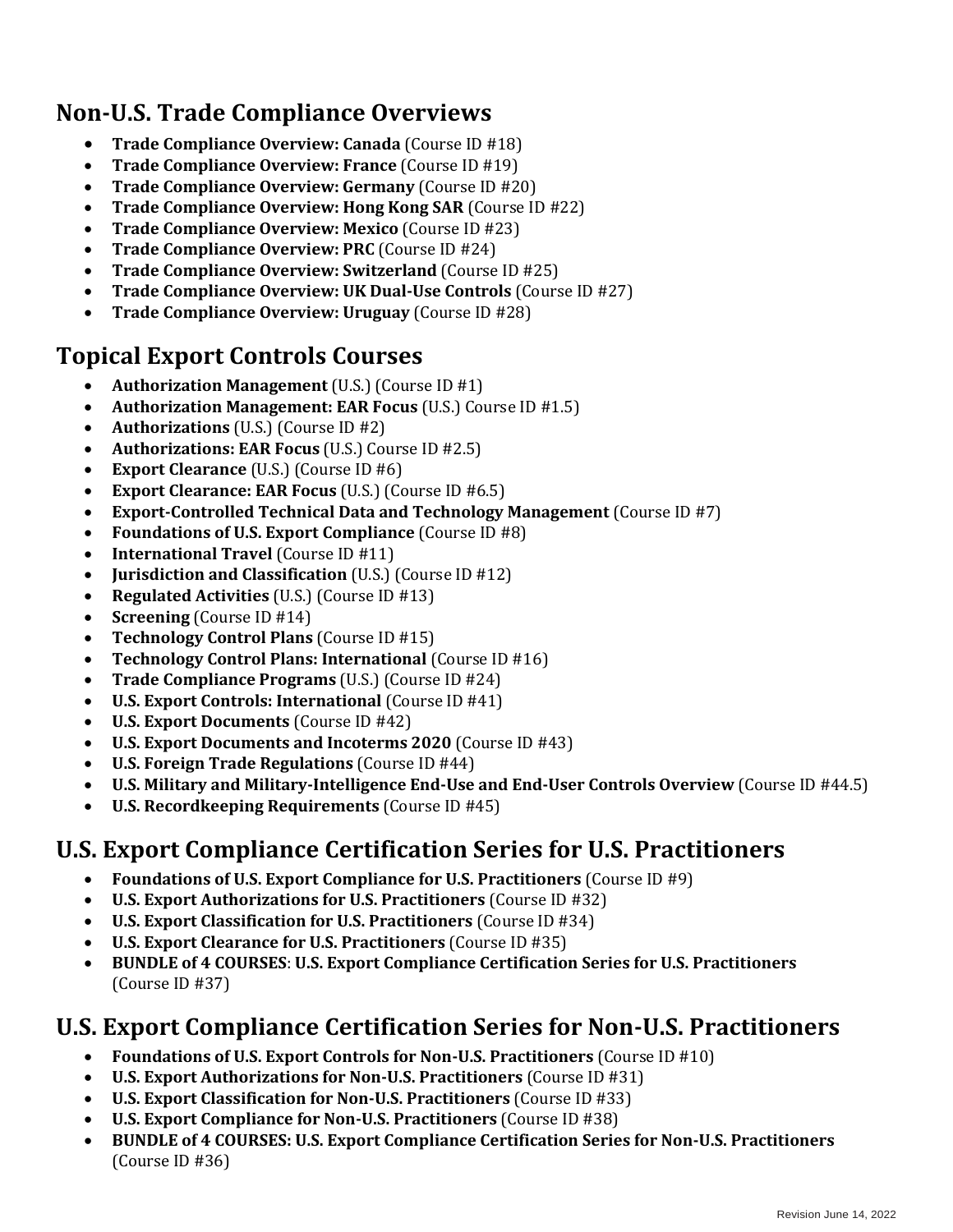#### **Advanced Export Controls**

- **U.S. Export Controls: Advanced EAR** (Course ID #39)
- **U.S. Export Controls: Advanced ITAR** (Course ID #40)

#### **Movement of Goods Export Bundles**

- **BUNDLE of 2 COURSES: Incoterms 2020 + U.S. Export Documents** (Course ID #3)
- **BUNDLE of 3 COURSES: Incoterms 2020 + U.S. Export Documents + U.S. Foreign Trade Regulations** (Course ID #4)
- **BUNDLE of 4 COURSES: Incoterms 2020 + U.S. Export Documents + U.S. Foreign Trade Regulations + Export Clearance** (Course ID #5)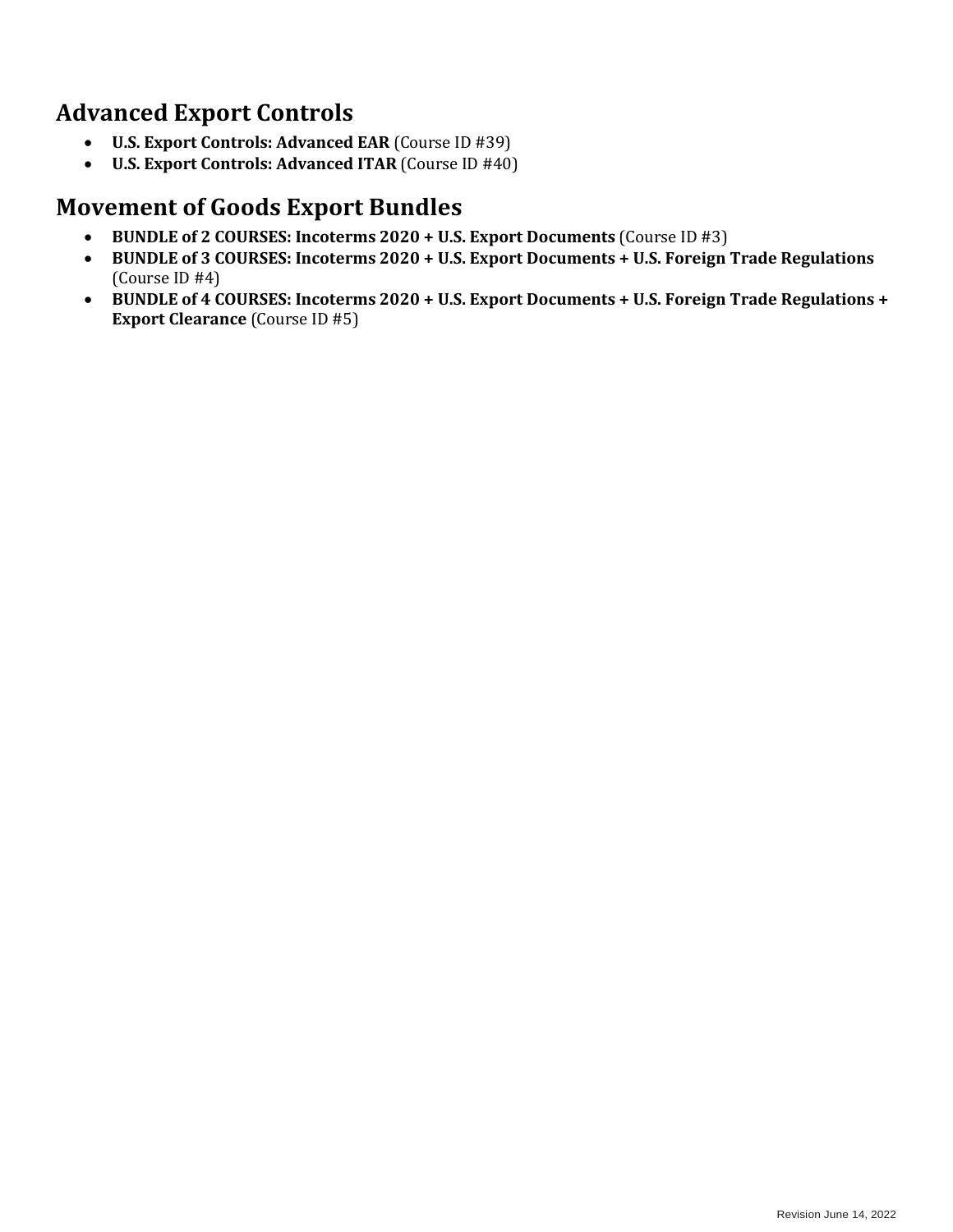# **The Import and Customs Collection**

The Import and Customs Collection is an engaging set of microlearning elements designed to provide an understanding of import-related issues for those whose job responsibilities involve or impact the import of items.

Content sets include courses on U.S. import controls and other country-specific import controls, as well as training from a global, non-jurisdictional perspective. Course depth ranges from awareness-level courses for those working in positions and functions outside of trade compliance such as logistics/shipping, procurement, and contract administration — to a practitioner-level course covering Global Import Valuation.



#### **Global Import and Customs**

- **Global Customs Valuation for Import Practitioners** (Course ID #49)
- **Global Import Controls Overview** (Multiple Language Options) (Course ID #50)
- **Incoterms 2020** (Course ID #59)

#### **U.S. Import and Customs**

- **Customs Trade Partnership Against Terrorism (CTPAT)** (Course ID #48)
- **U.S. Customs Compliance** (Course ID #61)
- **U.S. Customs Compliance for Practitioners** (Course ID #61.5)
- **U.S. Import Valuation** (Course ID #62)

#### **Non-U.S. Import and Customs**

- **Import Controls Overview: Canada** (Course ID #51)
- **Import Controls Overview: France** (Course ID #52)
- **Import Controls Overview: Germany** (Course ID #53)
- **Import Controls Overview: Hong Kong SAR** (Course ID #54)
- **Import Controls Overview: Mexico** (Course ID #55)
- **Import Controls Overview: People's Republic of China** (Course ID #56)
- **Import Controls Overview: Switzerland** (Course ID #57)
- **Import Controls Overview: Uruguay** (Course ID #58)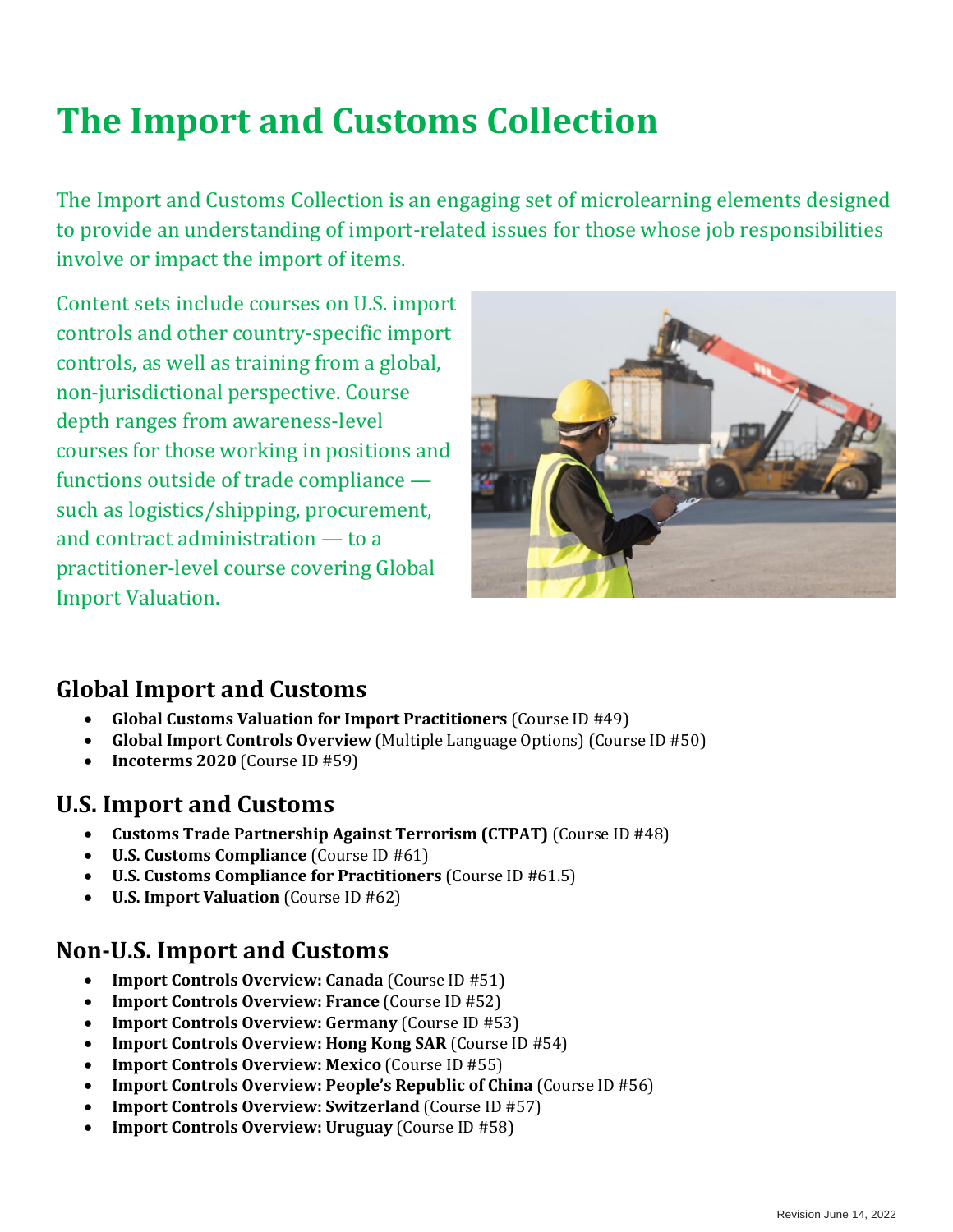#### **Movement of Goods Import Bundles**

- **BUNDLE of 2 COURSES: Incoterms 2020 + U.S. Customs Compliance** (Course ID #46)
- **BUNDLE of 3 COURSES: Incoterms 2020 + U.S. Customs Compliance + CTPAT** (Course ID #47)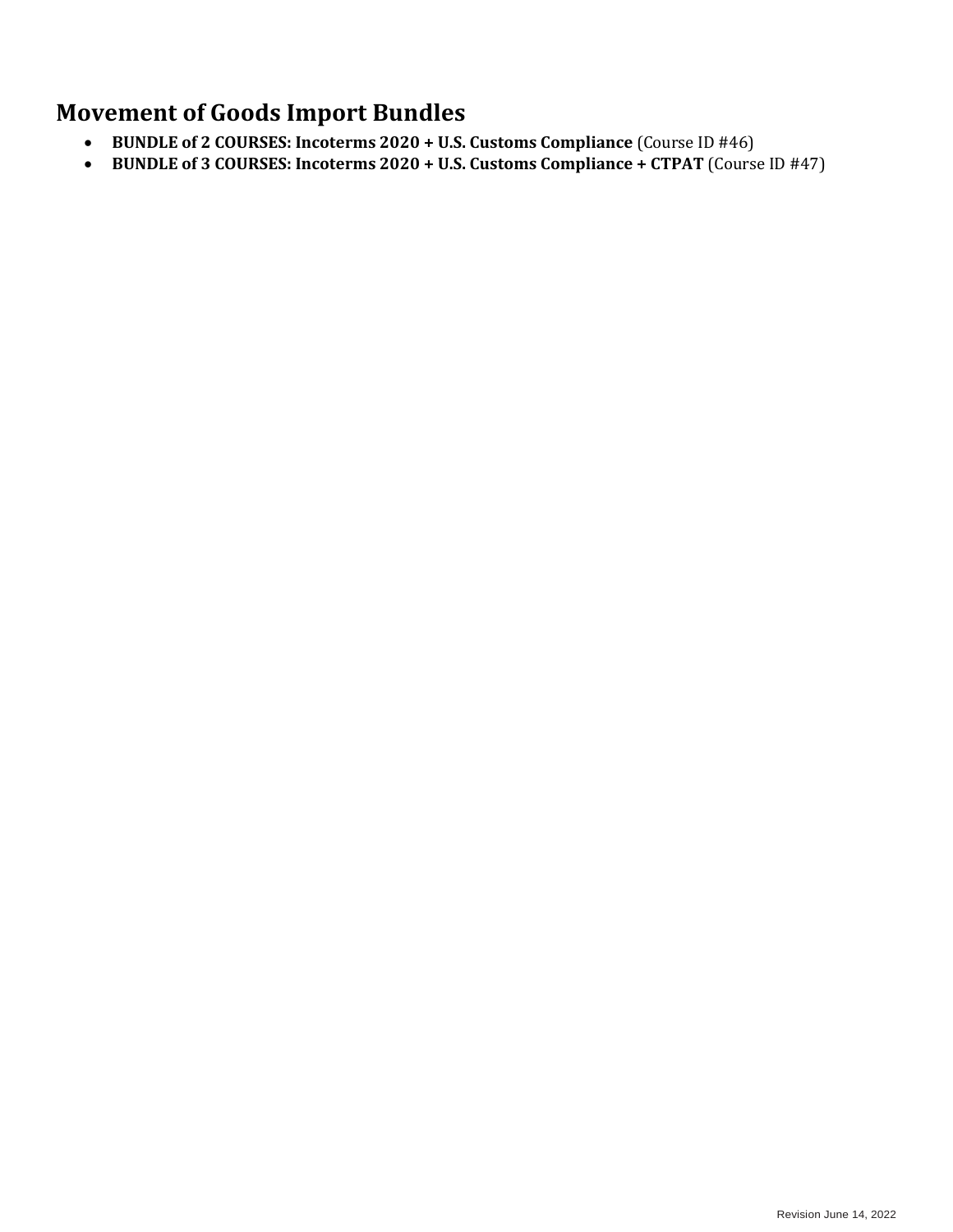# **The Sanctions, Security, and Anti-Corruption Collection**

The Sanctions, Security, and Anti-Corruption Collection is an engaging set of courses designed to provide an understanding of these trade-related issues with emphasis on keeping information safe and identifying what is prohibited by the various sanctions and anti-corruption regulations. Courses offer practical advice on what to do when faced with a situation that could potentially violate the law.



#### **Antiboycott**

• **Antiboycott Rules Compliance** (Course ID #63)

#### **Anti-Corruption**

- **Foreign Corrupt Practices Act (FCPA)** (Course ID #65)
- **United Kingdom: The Bribery Act 2010** (Course ID #69)

#### **Sanctions and Embargoes**

- **U.S. Sanctions and Embargoes** (Course ID #70)
- **U.S. Sanctions and Embargoes for Practitioners** (Course ID #70.5)

#### **Security**

- **Cybersecurity** (Course ID #64)
- **National Industrial Security Program Operating Manual (NISPOM)** (Course ID #66)
- **Security Clearance Refresher Training** (Course ID #50)
- **Special Security Agreement (SSA)** (Course ID #68)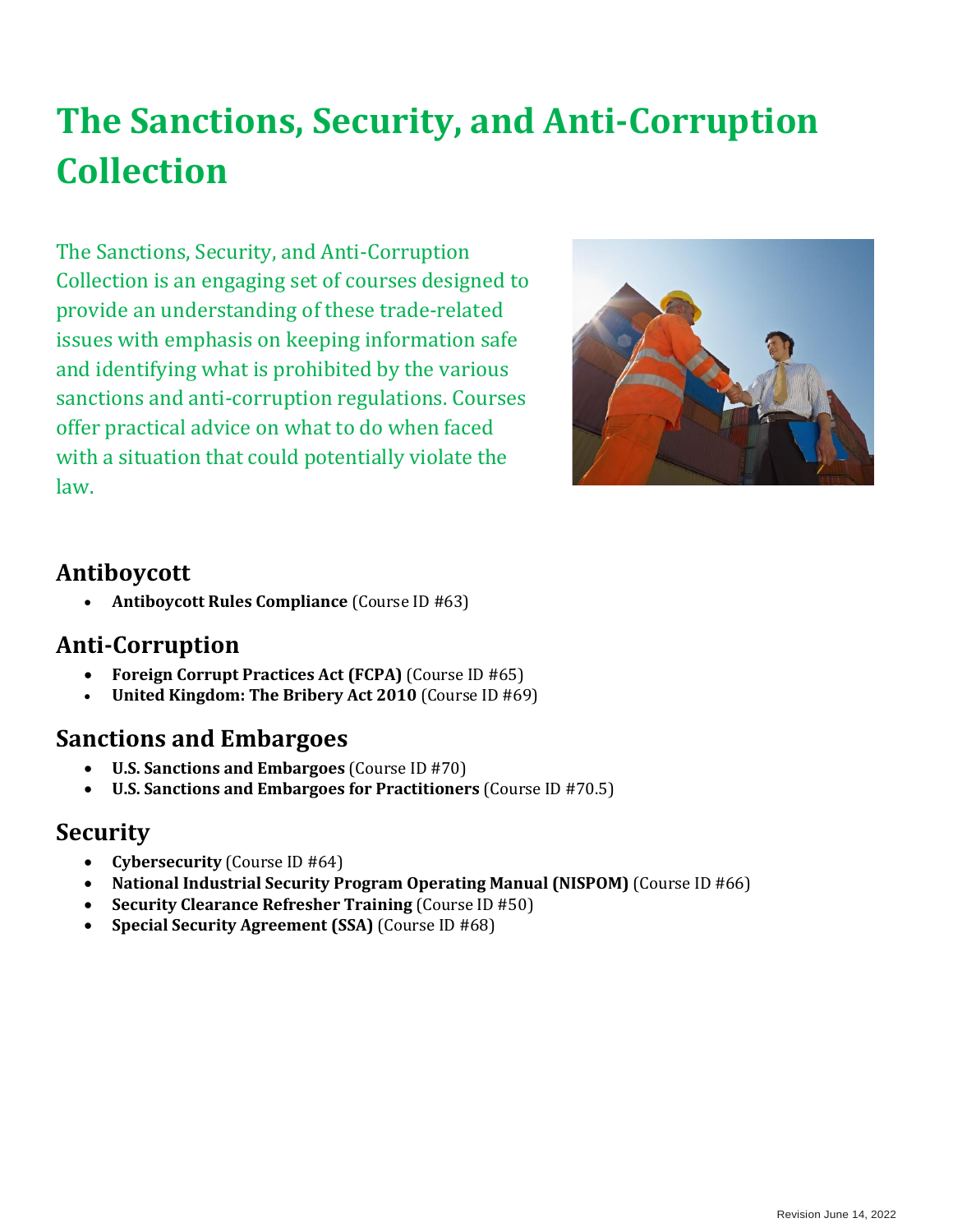# **The Role-Specific and Industry-Specific Trade Compliance Training Collection**

This collection includes training ranging from awareness-level courses to in-depth **U.S. Export Compliance Certification Series** training that is tailored to major industry sectors of Aerospace & Defense, Technology, and Medical.

Covering U.S., UK, and global export, sanctions, and anti-corruption controls, CE's awarenesslevel **Trade Compliance Overview** courses give your employees the knowledge that they



require to become assets in your company's trade compliance efforts. Each course offers engaging, role-specific scenarios that illustrate how key training concepts can impact dayto-day situations. Learners are enabled to recognize situations that could give rise to the risk of a trade compliance violation and know how to respond in accordance with applicable laws and company policies.

Additional differentiation for the major industry segments of Aerospace and Defense, Medical, and Technology presents a training experience for learners that provides relevance and enables understanding and appropriate action for each learner role.

## **U.S. Export Compliance Certification Series for U.S. Practitioners: Technology Industry**

- **Foundations of U.S. Export Compliance for U.S. Practitioners: Technology Industry** (Course ID #130)
- **U.S. Export Classification for U.S. Practitioners: Technology Industry** (Course ID #128)
- **U.S. Export Authorizations for U.S. Practitioners: Technology Industry** (Course ID #127)
- **U.S. Export Clearance for U.S. Practitioners: Technology Industry** (Course ID #129)
- **U.S. Sanctions and Embargoes for Practitioners: Technology Industry** (Course ID #131)
- **BUNDLE of 5 COURSES**: **U.S. Export Compliance Certification Series for U.S. Practitioners: Technology Industry**(Course ID #132)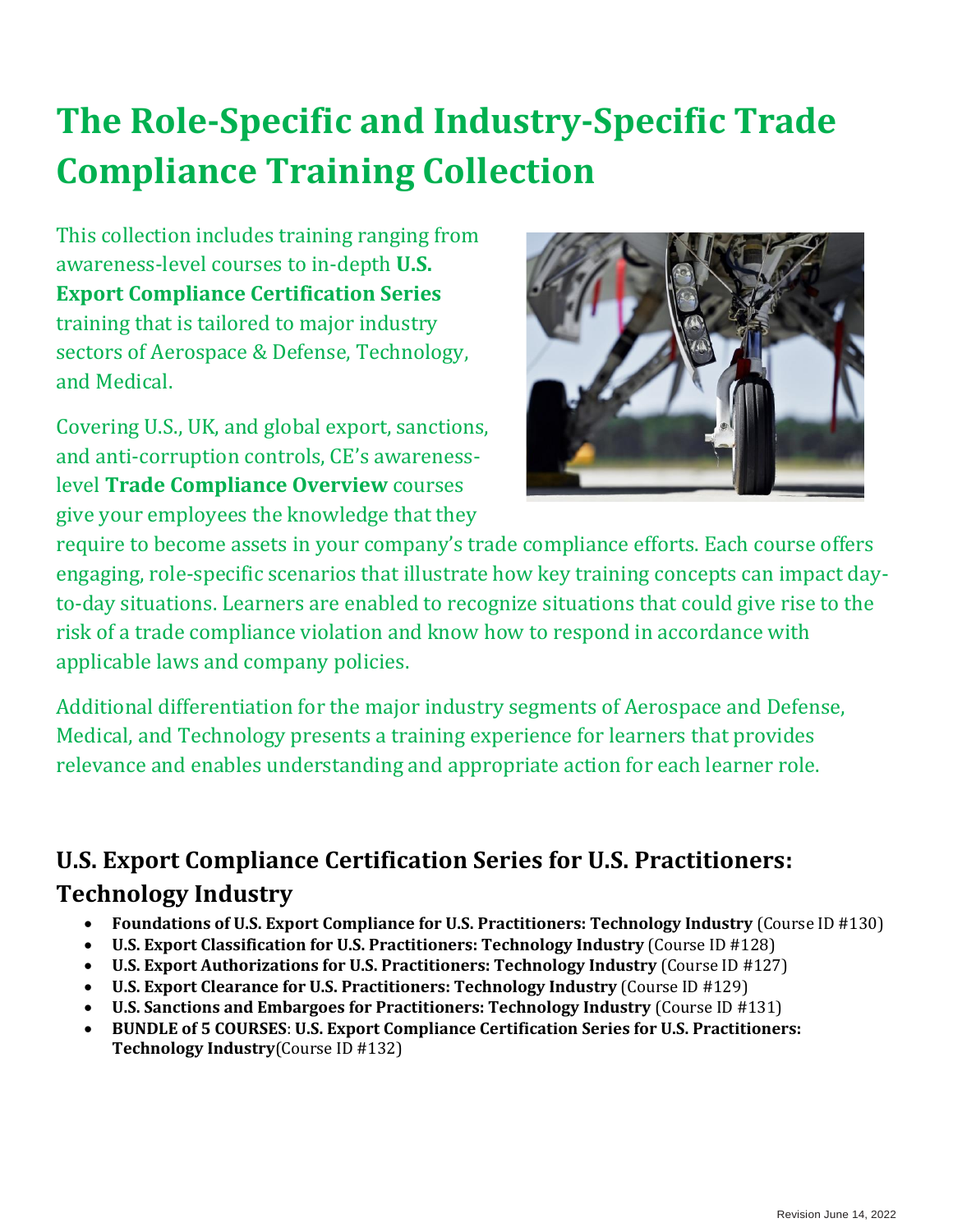#### **Trade Compliance Overviews for Aftermarket Support**

- **Trade Compliance Overview for U.S. Aftermarket Support and Program Management: Defense Controls** (Course ID #75)
- **Trade Compliance Overview for U.S. Aftermarket Support and Program Management: Dual-Use Controls** (Course **ID** #76)
- **Trade Compliance Overview for U.S. Aftermarket Support and Program Management: Technology Industry (**Course ID #77)

## **Trade Compliance Overviews for Contracts and Legal**

- **Trade Compliance Overview for U.S. Contracts and Legal: Defense Controls** (Course ID #78)
- **Trade Compliance Overview for U.S. Contracts and Legal: Dual-Use Controls** (Course ID #79)
- **Trade Compliance Overview for U.S. Contracts and Legal: Technology Industry** (Course ID #80)

#### **Trade Compliance Overviews for Customer Service**

• **Trade** Co**mpliance Overview for U.S. Customer Service: Technology Industry** (Course ID #81)

#### **Trade Compliance Overviews for Engineering**

- **Trade Compliance Overview for U.S. Engineering: Defense Controls** (Course ID #82)
- **Trade Compliance Overview for U.S. Engineering: Dual-Use Controls** (Course ID #83)
- **Trade Compliance Overview for U.S. Engineering: Medical Industry** (Course ID #84)
- **Trade Compliance Overview for U.S. Engineering: Technology Industry** (Course ID #85)
- **Trade Compliance Overview for UK Engineering: Defense Controls** (Course ID #120)
- **Trade Compliance Overview for UK Engineering: Dual-Use Controls** (Course ID #121)

#### **Trade Compliance Overviews for Executive Leadership**

• **Trade Compliance Overview for Executive Leadership** (Course ID #74)

#### **Trade Compliance Overviews for Finance and Tax**

- **Trade Compliance Overview for U.S. Finance and Tax: Defense Controls** (Course ID #86)
- **Trade Compliance Overview for U.S. Finance and Tax: Dual-Use Controls** (Course ID #87)
- **Trade Compliance Overview for U.S. Finance and Tax: Technology Industry** (Course ID #88)

#### **Trade Compliance Overviews for Human Resources**

- **Trade Compliance Overview for U.S. Human Resources: Defense Controls** (Course ID #92)
- **Trade Compliance Overview for U.S. Human Resources: Dual-Use Controls** (Course ID #93)
- **Trade Compliance Overview for U.S. Human Resources: Medical Industry** (Course ID #94)
- **Trade Compliance Overview for U.S. Human Resources: Technology Industry** (Course ID #95)
- **Trade Compliance Overview for UK Human Resources: Defense Controls** (Course ID #123)
- **Trade Compliance Overview for UK Human Resources: Dual-Use Controls** (Course ID #124)

#### **Trade Compliance Overviews for Information Technology**

- **Trade Compliance Overview for U.S. Information Technology: Defense Controls** (Course ID #96)
- **Trade Compliance Overview for U.S. Information Technology: Dual-Use Controls** (Course ID #97)
- **Trade Compliance Overview for U.S. Information Technology: Technology Industry** (Course ID #9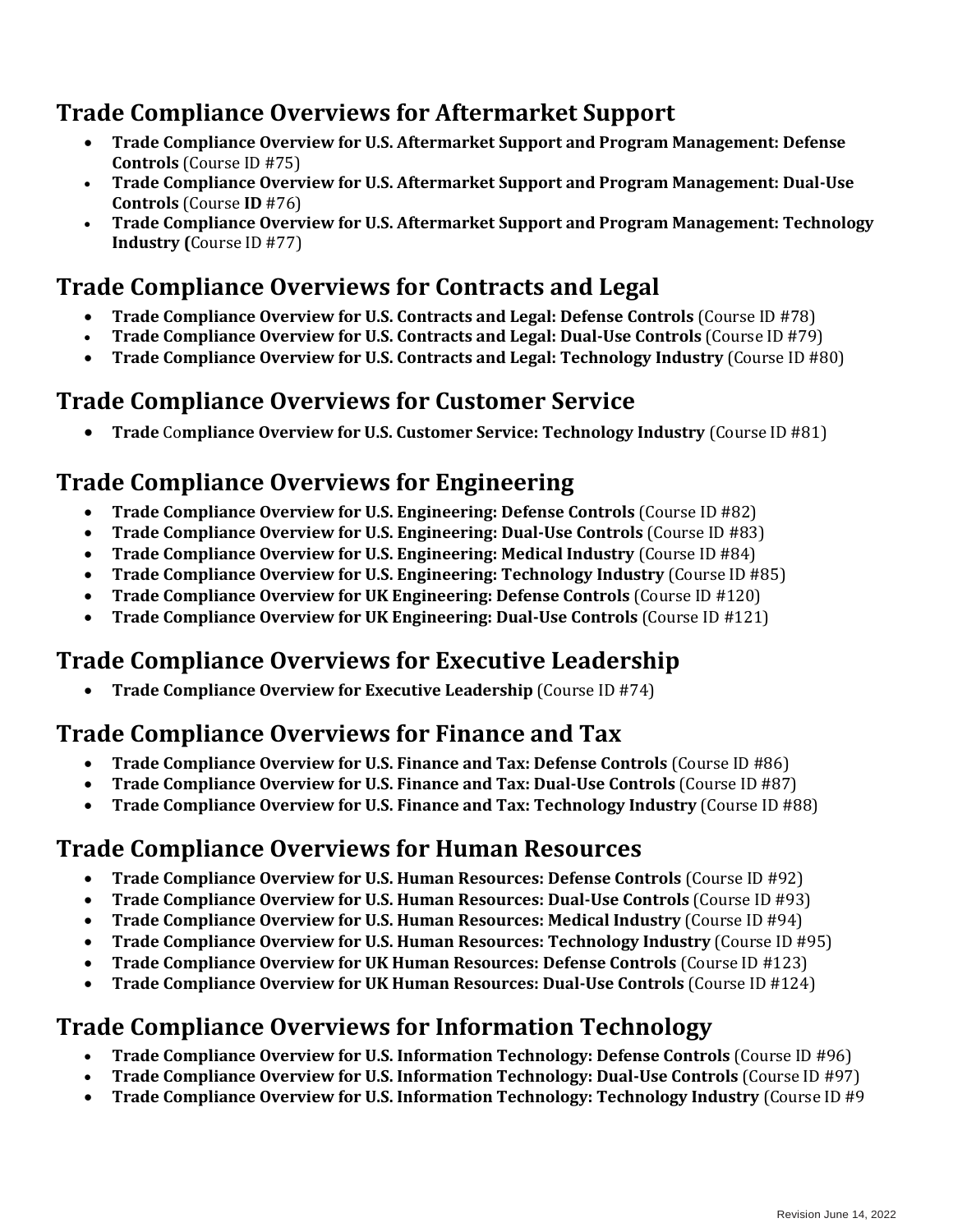#### **Trade Compliance Overviews for Marketing and Business Development**

- **Trade Compliance Overview for U.S. Marketing and Business Development: Defense Controls** (Course ID #99)
- **Trade Compliance Overview for U.S. Marketing and Business Development: Dual-Use Controls** (Course ID #100)
- **Trade Compliance Overview for U.S. Marketing and Business Development: Medical Industry** (Course ID #101)
- **Trade Compliance Overview for U.S. Marketing and Business Development: Technology Industry** (Course ID #102)
- **Trade Compliance Overview for UK Marketing and Business Development: Defense Controls** (Course ID #125)
- **Trade Compliance Overview for UK Marketing and Business Development: Dual-Use Controls** (Course ID #126)

#### **Trade Compliance Overviews for Physical Security**

- **Trade Compliance Overview for U.S. Physical Security: Defense Controls** (Course ID #103)
- **Trade Compliance Overview for U.S. Physical Security: Dual-Use Controls** (Course ID #104)
- **Trade Compliance Overview for U.S. Physical Security: Medical Industry** (Course ID #105)
- **Trade Compliance Overview for U.S. Physical Security: Technology Industry** (Course ID #106)

#### **Trade Compliance Overviews for Procurement and Supply Chain**

- **Trade Compliance Overview for U.S. Procurement and Supply Chain: Defense Controls** (Course ID #107)
- **Trade Compliance Overview for U.S. Procurement and Supply Chain: Dual-Use Controls** (Course ID #108)
- **Trade Compliance Overview for U.S. Procurement and Supply Chain: Technology Industry** (Course ID #109)

#### **Trade Compliance Overviews for Research and Development**

- **Trade Compliance Overview for U.S. Research and Development: Defense Controls** (Course ID #110)
- **Trade Compliance Overview for U.S. Research and Development: Dual-Use Controls** (Course ID #111)
- **Trade Compliance Overview for U.S. Research and Development: Medical Industry** (Course ID #112)
- **Trade Compliance Overview for U.S. Research and Development: Technology Industry** (Course ID #113)

#### **Trade Compliance Overviews for Sales and Order Processing**

- **Trade Compliance Overview for U.S. Sales and Order Processing: Defense Controls** (Course ID #114)
- **Trade Compliance Overview for U.S. Sales and Order Processing: Dual-Use Controls** (Course ID #115)
- **Trade Compliance Overview for U.S. Sales and Order Processing: Technology Industry** (Course ID #116)

#### **Trade Compliance Overviews for Transportation**

- **Trade Compliance Overview for U.S. Transportation: Defense Controls** (Course ID #117)
- **Trade Compliance Overview for U.S. Transportation: Dual-Use Controls** (Course ID #118)
- **Trade Compliance Overview for U.S. Transportation: Technology Industry** (Course ID #119)